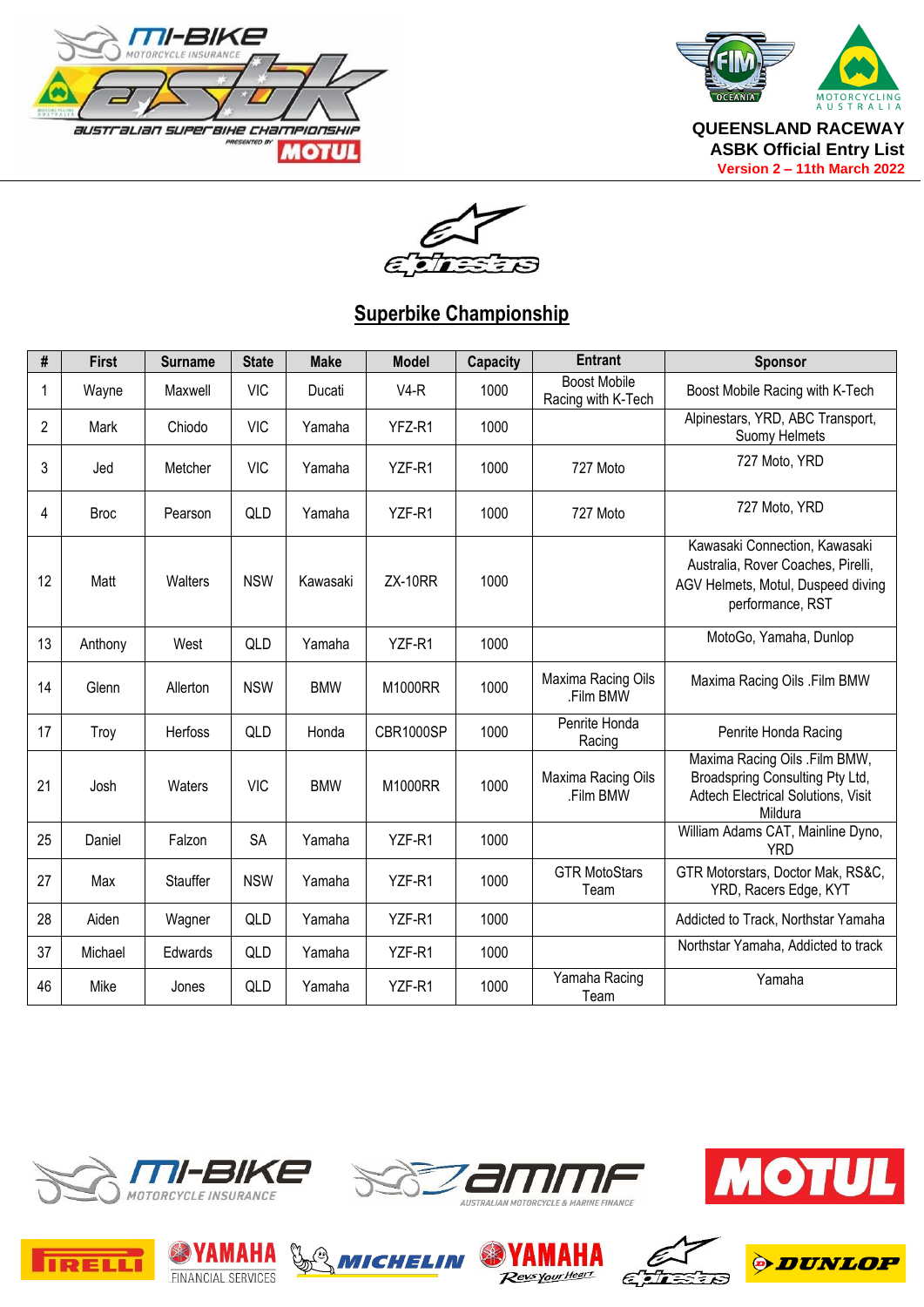



| 51 | Chandler | Cooper        | <b>VIC</b> | Honda      | CBR1000SP | 1000 |                               | Rock Solid Civil, King Homes, SGA<br>Steel, Cooper Real Estate,<br>Michelin, Akrapovic, Brembo, Mass<br>Sports, Superbike Accessories,<br>Maxima Oils, Matt Jones Honda,<br>D.I.D Chains |
|----|----------|---------------|------------|------------|-----------|------|-------------------------------|------------------------------------------------------------------------------------------------------------------------------------------------------------------------------------------|
| 61 | Arthur   | <b>Sissis</b> | <b>SA</b>  | Yamaha     | YZF-R1    | 1000 | Unitech Racing                | Remo Contractors, SA Profiling,<br>Aus Crush & Recycle, YRD                                                                                                                              |
| 65 | Cru      | Halliday      | <b>NSW</b> | Yamaha     | YZF-R1    | 1000 | Yamaha Racing<br>Team         | Yamaha                                                                                                                                                                                   |
| 67 | Bryan    | Staring       | <b>WA</b>  | Ducati     | $V4-R$    | 1000 | Desmosport Ducati             | Desmosport Ducati                                                                                                                                                                        |
| 83 | Lachlan  | Epis          | <b>NSW</b> | <b>BMW</b> | M1000RR   | 1000 | <b>BMW Alliance</b><br>Racing | Response RE                                                                                                                                                                              |
| 86 | Beau     | Beaton        | <b>NSW</b> | Ducati     | $V4-R$    | 1000 |                               | North Coast V-Twins, K-tech<br>Suspension, Beaton's HVAC &<br>Refrigeration                                                                                                              |
| 88 | John     | <b>Burns</b>  | QLD        | Yamaha     | YZF-R1    | 1000 |                               | <b>Toprider Australia</b>                                                                                                                                                                |















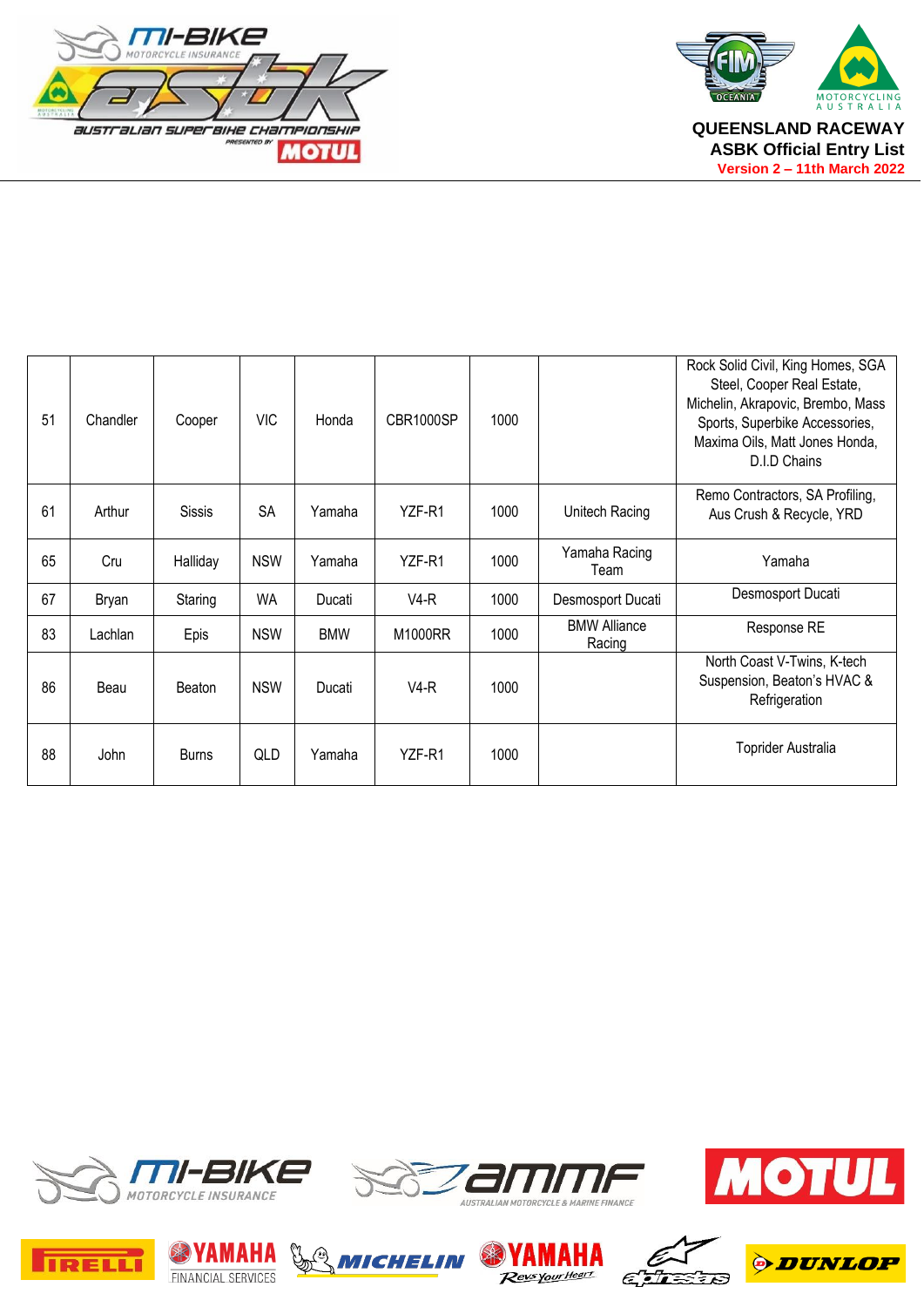





## **Supersport Championship**

| #  | First | <b>Surname</b> | <b>State</b> | <b>Make</b> | <b>Model</b> | Capacity | <b>Entrant</b> | <b>Sponsor</b>                                                                                                                                                    |
|----|-------|----------------|--------------|-------------|--------------|----------|----------------|-------------------------------------------------------------------------------------------------------------------------------------------------------------------|
| 10 | Noel  | Mahon          | <b>VIC</b>   | Yamaha      | YZF-R6       | 600      |                | IRT Motorsports, RS Pipe & Civil,<br>Quinn Mechanical, Ricondi,<br>MotoGo, YRD, JW Auto, Aark<br>Suspension & Tuning                                              |
| 26 | Tom   | Edwards        | <b>NSW</b>   | Yamaha      | YZF-R6       | 600      | Bikebiz        | Bikebiz, Powerfone                                                                                                                                                |
| 28 | Jack  | Hyde           | <b>NSW</b>   | Yamaha      | ZZF-R6       | 600      |                | YRD, Yamaha                                                                                                                                                       |
| 31 | John  | Quinn          | <b>VIC</b>   | Yamaha      | YZF-R6       | 600      |                | IRT Motorsport, SC Project Oceania,<br>Ricondi, Quinn Mechanical Services,<br>Ross Services, JW Motoparts                                                         |
| 39 | Scott | Nicholson      | <b>VIC</b>   | Yamaha      | YZF-R6       | 600      |                | Traction Control Motorsport, G<br>Williams Motorcycle Engineering,<br>RST Moto, KYT Helmets                                                                       |
| 42 | Jack  | Passfield      | <b>NSW</b>   | Yamaha      | YZF-R6       | 600      |                | Stay Upright Rider Training, MCC<br>Security, GASD Suspension, Dmoto,<br>KYT Helmets, Knight Designs, Shark<br>Leathers, Pirelli, Motul, RK Chains,<br><b>YRD</b> |
| 44 | Tom   | <b>Bramich</b> | <b>VIC</b>   | Yamaha      | YZF-R6       | 600      |                | Apex, The Bare Bird, Nolan, Ricondi,<br>Fusport                                                                                                                   |
| 45 | Olly  | Simpson        | <b>SA</b>    | Yamaha      | YZF-R6       | 600      |                | Simpson Crash, Simpson Signs,<br>Yamaha, YRD                                                                                                                      |
| 58 | Mitch | Kuhne          | QLD          | Yamaha      | YZF-R6       | 600      |                | Shark Leathers, Phresh Ink, Nolan/X-<br>Lite Helmets, Liqui Moly, SCS<br>Intercoms                                                                                |
| 59 | Tom   | Drane          | <b>NSW</b>   | Yamaha      | YZF-R6       | 600      |                | CSS, Impacta, Iccons, MD Steel                                                                                                                                    |
| 61 | Rhys  | Belling        | <b>VIC</b>   | Yamaha      | YZF-R6       | 600      |                | LXI Racing, Yamaha Aust, YRD,<br>XXX-Rated Suspension, The<br>Grinning Dingo, RB Building Services                                                                |















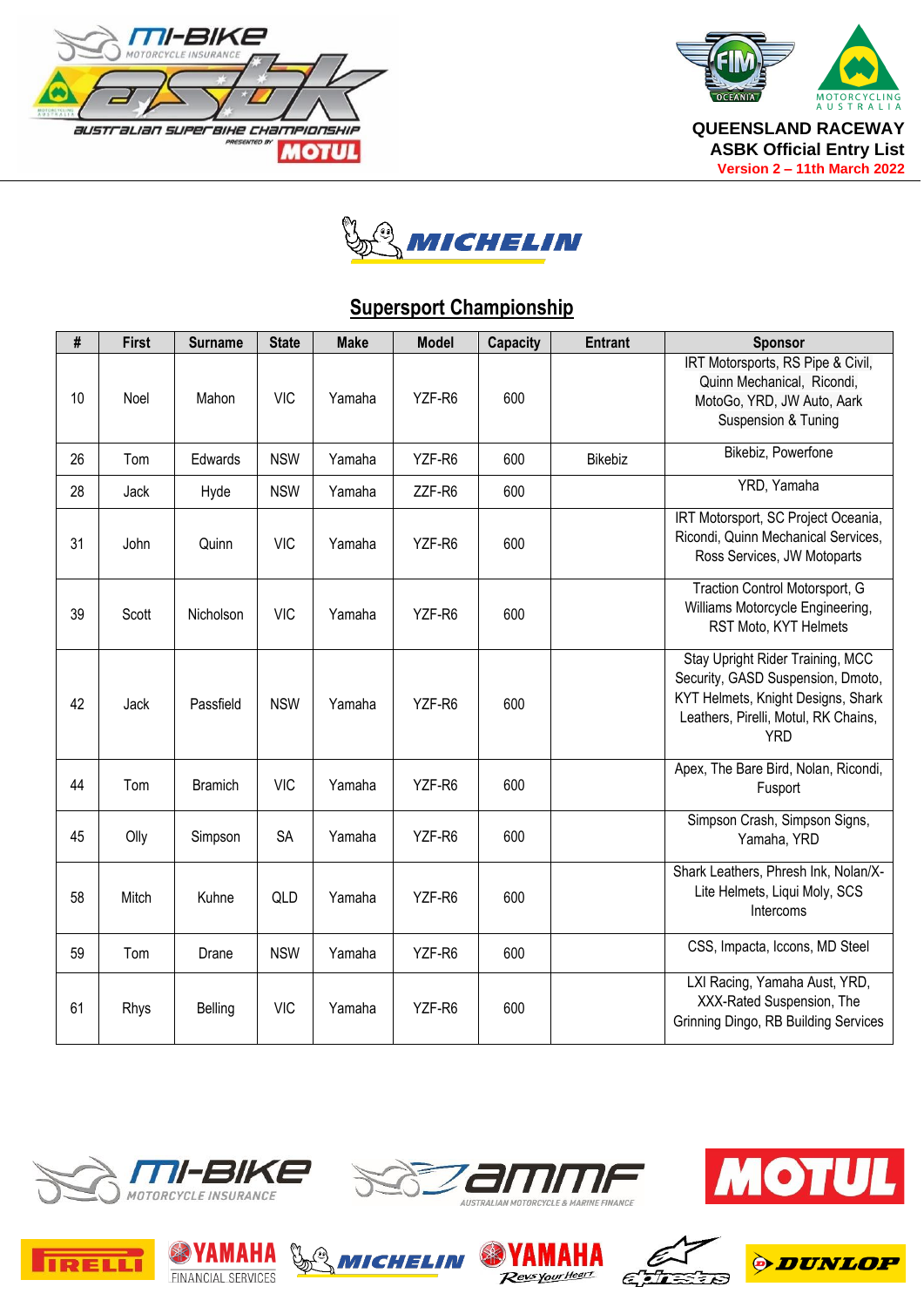



| 65  | Troy   | Guenther | QLD       | Yamaha | YZF-R6 | 600 |                                        | Team BWR, The Motorcycle<br>Sportsmen of QLD, RBM Racing at<br>Geebung, Locate3D, Dunlop,<br>MicrotechDPS, raceDNA                                                                        |
|-----|--------|----------|-----------|--------|--------|-----|----------------------------------------|-------------------------------------------------------------------------------------------------------------------------------------------------------------------------------------------|
| 85  | Ty     | Lynch    | <b>SA</b> | Yamaha | YZF-R6 | 600 | <b>Russell Phillips</b><br>Motorsports | 727 Moto, Adelaide Motorcycle<br>Recovery, YRD, A-Plus Diesel, Webb<br>Plastics, Neville Lush racing,<br>Underground Designs, Nightmare<br>Designs, Australian outdoor Living,<br>Pirelli |
| 86  | Dallas | Skeer    | <b>SA</b> | Yamaha | YZF-R6 | 600 |                                        | Penrite Oils, YRD, Pirelli, Nolan,<br>MSA, Stef's Transport, JC<br>Performance, Barry Francis<br>Motorcycles, Triden Tyre Centre,<br>Unitech, Neville Lush Racing                         |
| 308 | John   | Lytras   | QLD       | Yamaha | YZF-R6 | 600 |                                        | SOL Invictus, Caboolture Yamaha,<br>Peregrine, AGV, TCX, Pirelli, RK,<br>Motul                                                                                                            |















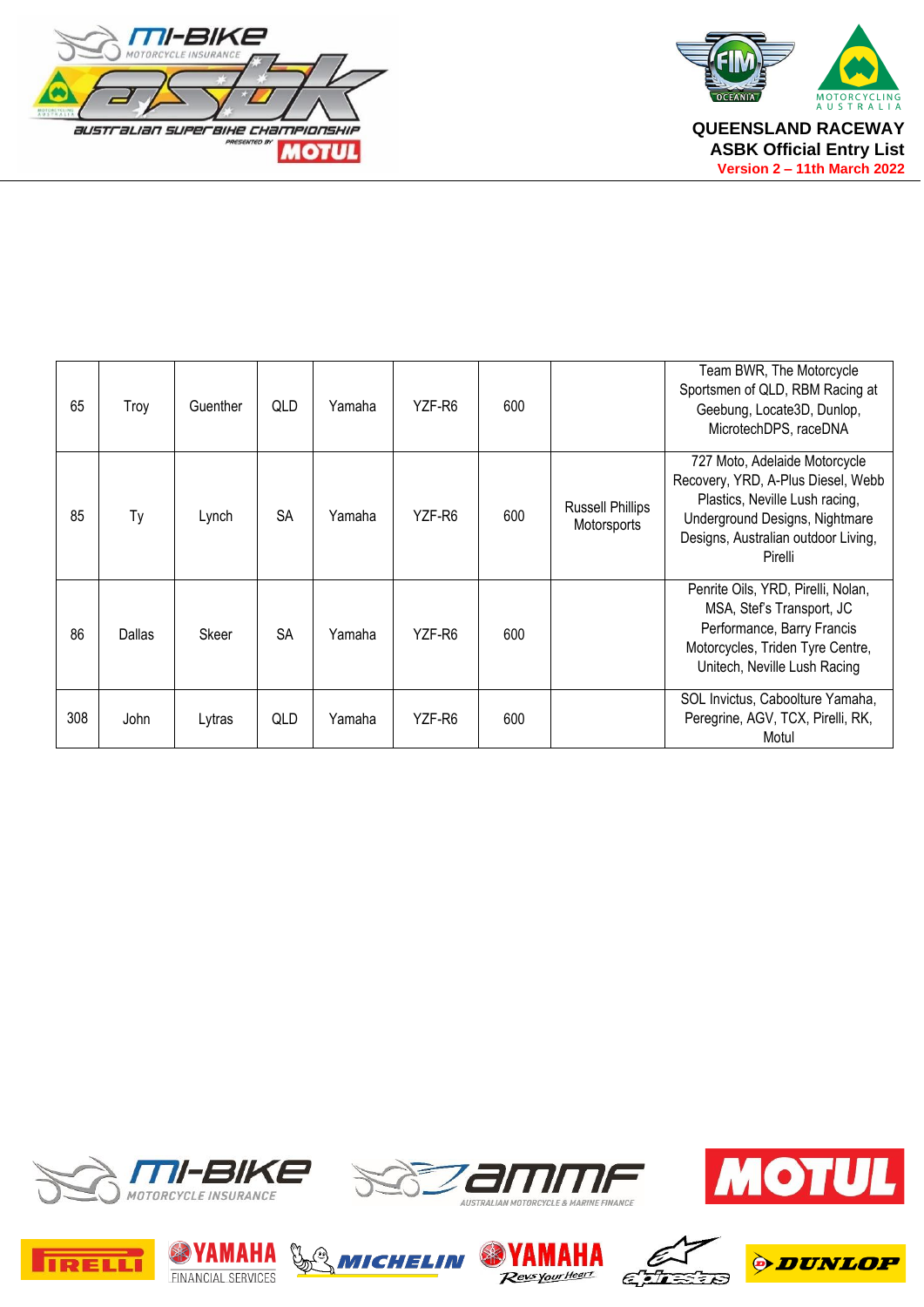





#### **Supersport 300 Championship**

| #   | <b>First</b>  | <b>Surname</b> | <b>State</b> | <b>Make</b> | <b>Model</b> | <b>Capacity</b> | <b>Entrant</b> | <b>Sponsor</b>                                                                                                  |
|-----|---------------|----------------|--------------|-------------|--------------|-----------------|----------------|-----------------------------------------------------------------------------------------------------------------|
| 3   | Cameron       | Dunker         | <b>NSW</b>   | Yamaha      | YZF-R3       | 300             |                |                                                                                                                 |
| 12  | Henry         | Snell          | QLD          | Yamaha      | YZF-R3       | 300             |                | Megacycle Race Team, Ricondi, TCX<br><b>Boots</b>                                                               |
| 16  | James         | Jacobs         | <b>NSW</b>   | Kawasaki    | Ninja<br>400 | 400             |                | X-Lite Helmet, Ricondi, Lucas Oil, EK<br>Chains, Nedlands Studio, Rustbusters                                   |
| 20  | Jonathan      | <b>Nahlous</b> | <b>NSW</b>   | Kawasaki    | Ninja<br>400 | 400             |                | Complete AV, Anderson Stands, Bikebiz,<br>Race Dynamics                                                         |
| 23  | Jordan        | Simpson        | <b>SA</b>    | Yamaha      | YZF-R3       | 300             |                | Simpson Crash, Simpson Signs, Yamaha,<br><b>YRD</b>                                                             |
| 25  | <b>Brodie</b> | Gawith         | <b>VIC</b>   | Yamaha      | YZF-R3       | 300             |                | Megacycle Race Team, Ricondi, AGV<br>Helmets, TCX Boots                                                         |
| 32  | Jai           | Russo          | <b>NSW</b>   | Yamaha      | YZF-R3       | 300             |                | Russo Performance, Motostars, Ricondi<br>AGV, TCX                                                               |
| 33  | Jack          | Favelle        | <b>NSW</b>   | Yamaha      | YZF-R3       | 300             | Moto City      | Motocity                                                                                                        |
| 39  | Glenn         | Nelson         | QLD          | Yamaha      | YZF-R3       | 300             |                | Fusport, PlugaLug, Dynoverks, XXX<br>Suspension, Always Livin, Dynomite Moto,<br>ART                            |
| 51  | Samuel        | Pezzetta       | SA           | Yamaha      | YZF-R3       | 300             | Unitech Racing | Remo Contractors, SA Profiling, Aus Crush<br>& Recycle, YRD                                                     |
| 63  | Clay          | Clegg          | <b>NSW</b>   | Yamaha      | YZF-R3       | 300             |                | William Bros, Akubra, Mavin Truck Centre,<br><b>Central West Electrical</b>                                     |
| 65  | Nate          | O'Neill        | QLD          | Yamaha      | YZF-R3       | 300             |                | TeamBWR, RBM, XXXSuspension,<br>Suncoast Powerhouse Dyno, Race-DNQ,<br>CleanRide, NorthStar, Ricondi, Locate 3D |
| 66  | Mitchell      | Simpson        | <b>SA</b>    | Yamaha      | YZF-R3       | 300             |                | Simpson Crash, Simpson Signs, Yamaha,<br><b>YRD</b>                                                             |
| 85  | Jayden        | Martin         | <b>WA</b>    | Yamaha      | YZF-R3       | 300             | Moto City      | Motocity                                                                                                        |
| 91  | Taiyo         | Aksu           | QLD          | Yamaha      | YZF-R3       | 300             |                | XXX Rated Suspension, Ricondi, OP<br>Racing, MMM Motorcycles, JMC, Team<br>Moto Yamaha Nerang                   |
| 181 | Liam          | Waters         | QLD          | Yamaha      | YZF-R3       | 300             |                | Moto-Shed, XXX Rated Suspension                                                                                 |
| 222 | Lincoln       | Knight         | <b>NSW</b>   | Yamaha      | YZF-R3       | 300             |                | Knights Fencing, Excite Motorsports                                                                             |
| 279 | Hayden        | Nelson         | <b>NSW</b>   | Yamaha      | YZF-R3       | 300             |                | Taree Motorcycles, Gow Moto, Knight<br>Designs                                                                  |
| 355 | Laura         | <b>Brown</b>   | <b>NSW</b>   | Yamaha      | YZF-R3       | 300             | Bikebiz        | Bikebiz                                                                                                         |















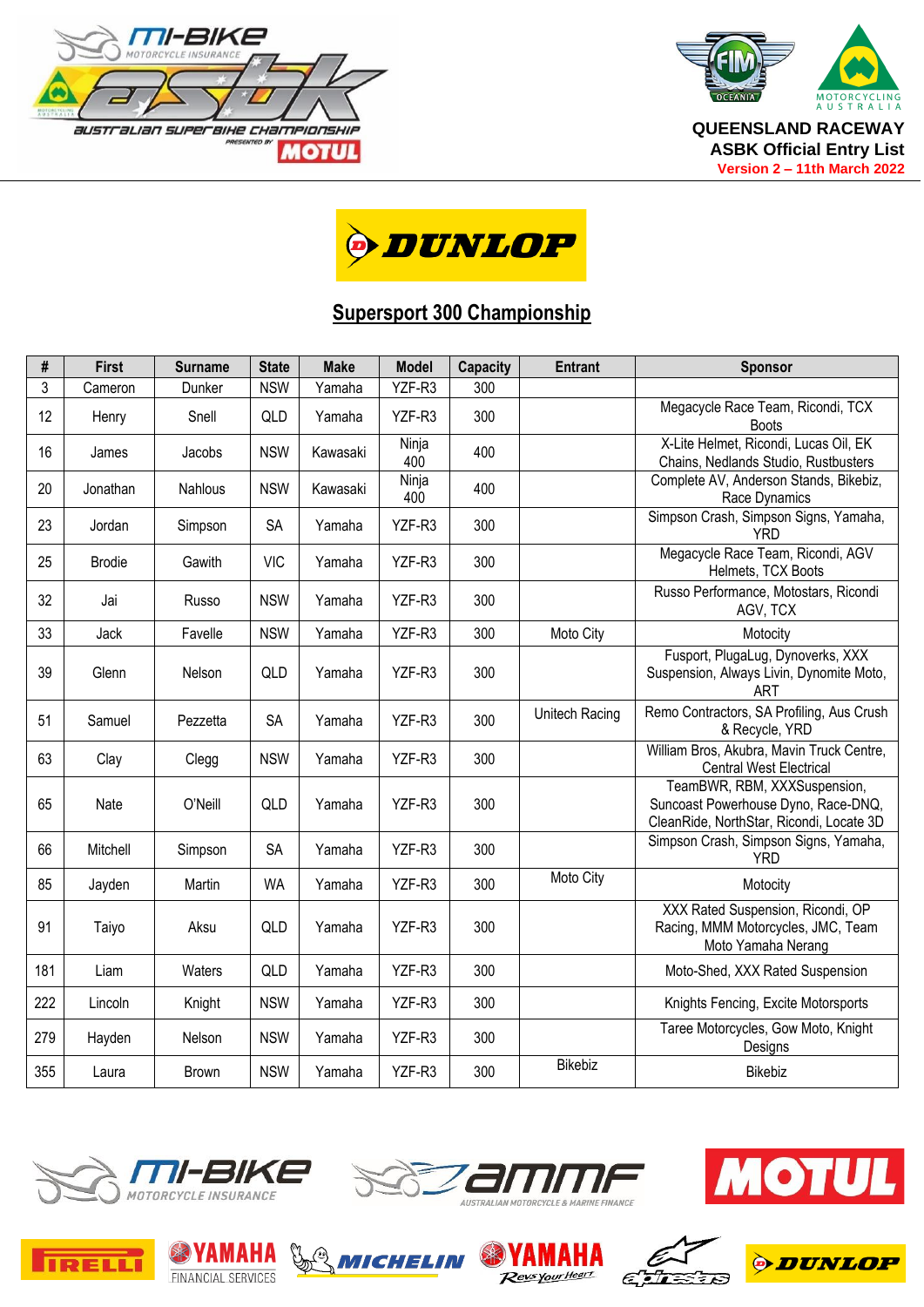





### **R3 Cup**

| #   | <b>First</b>  | <b>Surname</b> | <b>State</b> | <b>Make</b> | <b>Model</b> | <b>Capacity</b> | <b>Entrant</b>    | <b>Sponsor</b>                                                                                                  |
|-----|---------------|----------------|--------------|-------------|--------------|-----------------|-------------------|-----------------------------------------------------------------------------------------------------------------|
| 3   | Cameron       | Dunker         | <b>NSW</b>   | Yamaha      | YZF-R3       | 300             |                   |                                                                                                                 |
| 12  | Henry         | Snell          | QLD          | Yamaha      | YZF-R3       | 300             |                   | Megacycle Race Team, Ricondi, TCX Boots                                                                         |
| 13  | Marcus        | Hamod          | <b>NSW</b>   | Yamaha      | YZF-R3       | 300             | Moto City         | Motocity                                                                                                        |
| 20  | Jonathan      | Nahlous        | <b>NSW</b>   | Yamaha      | YZF-R3       | 300             |                   | Complete AV, Anderson Stands, Bikebiz, Race<br>Dynamics                                                         |
| 23  | Jordan        | Simpson        | <b>SA</b>    | Yamaha      | YZF-R3       | 300             |                   | Simpson Crash, Simpson Signs, Yamaha, YRD                                                                       |
| 25  | <b>Brodie</b> | Gawith         | <b>VIC</b>   | Yamaha      | YZF-R3       | 300             |                   | Megacycle Race Team, Ricondi, AGV Helmets,<br><b>TCX Boots</b>                                                  |
| 32  | Jai           | Russo          | <b>NSW</b>   | Yamaha      | YZF-R3       | 300             |                   | Russo Performance, Motostrs, Yamaha, Ricondi,<br>AGV, TCX                                                       |
| 33  | Jack          | Favelle        | <b>NSW</b>   | Yamaha      | YZF-R3       | 300             | Moto City         | Motocity                                                                                                        |
| 39  | Glenn         | Nelson         | QLD          | Yamaha      | YZF-R3       | 300             |                   | Fusport, PlugaLug, Dynoverks, XXX Suspension,<br>Always Livin, Dynomite Moto, ART                               |
| 51  | Samuel        | Pezzetta       | <b>SA</b>    | Yamaha      | YZF-R3       | 300             | Unitech<br>Racing | Unitech Racing, Remo Contractors, SA Profiling,<br>AUS Crush & Recycle, YRD                                     |
| 63  | Clay          | Clegg          | <b>NSW</b>   | Yamaha      | YZF-R3       | 300             |                   | Williamson Bros, Akubra, Mavin Truck Centre,<br><b>Central West Electrical</b>                                  |
| 65  | Nate          | O'Neill        | QLD          | Yamaha      | YZF-R3       | 300             |                   | TeamBWR, RBM, XXXSuspension, Suncoast<br>Powerhouse Dyno, Race-DNQ, CleanRide,<br>NorthStar, Ricondi, Locate 3D |
| 66  | Mitchell      | Simpson        | <b>SA</b>    | Yamaha      | YZF-R3       | 300             |                   | Simpson Crash, Simpson Signs, Yamaha, YRD                                                                       |
| 85  | Jayden        | Martin         | <b>WA</b>    | Yamaha      | YZF-R3       | 300             | Moto City         | Motocity                                                                                                        |
| 91  | Taiyo         | Aksu           | QLD          | Yamaha      | YZF-R3       | 300             |                   | XXX Rated Suspension, Ricondi, OP Racing,<br>MMM Motorcycles, JMC, Team Moto, Yamaha<br>Nerang                  |
| 181 | Liam          | Waters         | QLD          | Yamaha      | YZF-R3       | 300             |                   | Moto-shed, XXX Rated Suspension                                                                                 |
| 222 | Lincoln       | Knight         | <b>NSW</b>   | Yamaha      | YZF-R3       | 300             |                   | Knights Fencing, Excite Motorsports                                                                             |
| 279 | Hayden        | Nelson         | <b>NSW</b>   | Yamaha      | YZF-R3       | 300             |                   | Taree Motorcycles, Gow Moto, Knight Designs                                                                     |
| 355 | Laura         | Brown          | <b>NSW</b>   | Yamaha      | YZF-R3       | 300             | Bikebiz           | Bikebiz                                                                                                         |















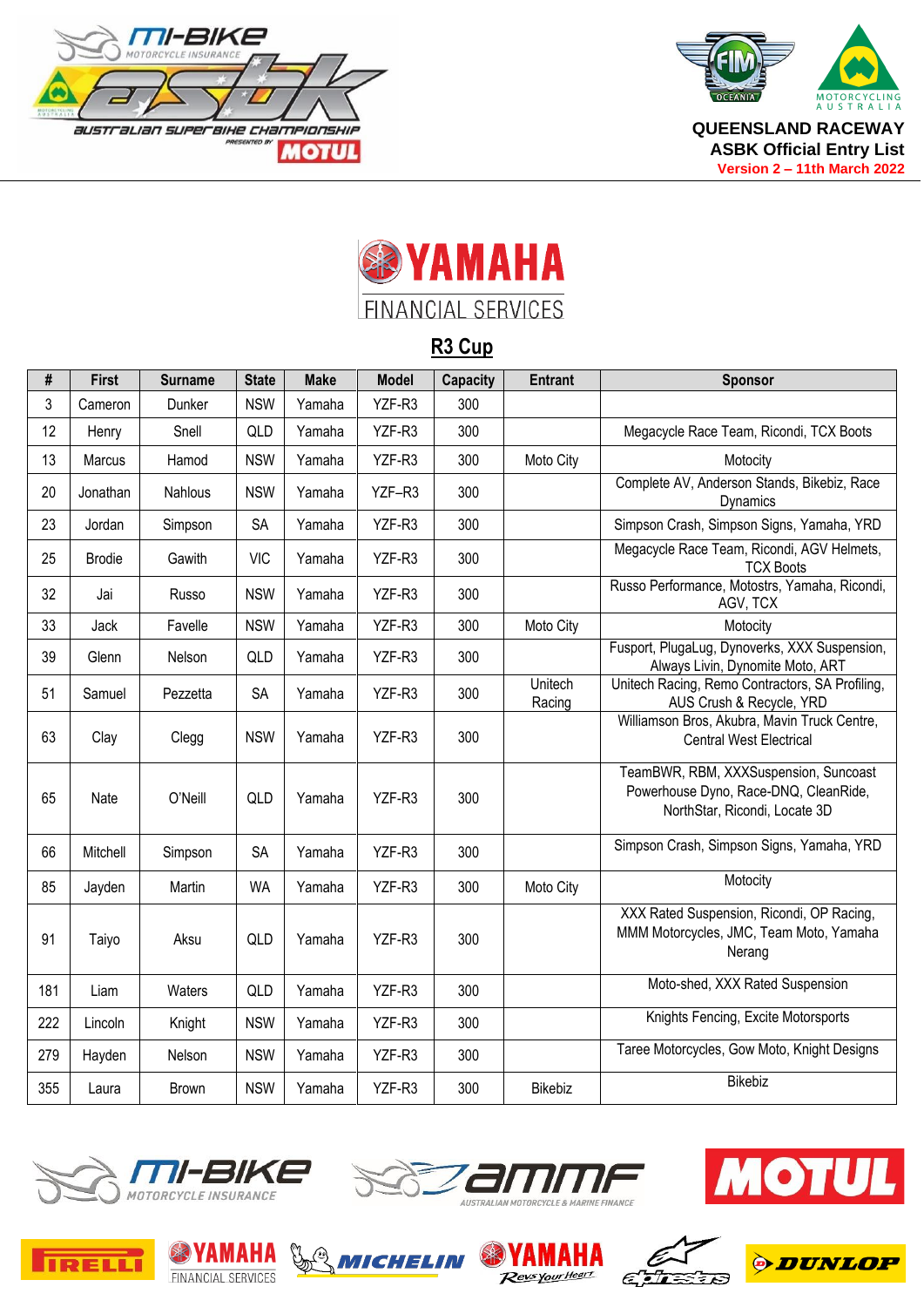



**Version 2 – 11th March 2022**



#### **Oceania Junior Cup**

| #  | <b>First</b>  | <b>Surname</b> | <b>State</b> | <b>Manufacturer</b> | Model   | Capacity | <b>Sponsors</b>                                                                                         |
|----|---------------|----------------|--------------|---------------------|---------|----------|---------------------------------------------------------------------------------------------------------|
| 7  | Sam           | Drane          | <b>NSW</b>   | Yamaha              | YZF-R15 | 150      | bLU cRU Yamaha, FIM Oceania, Motorcycling<br>Australia, Ricondi, Yamalube, Dunlop, Shark Helmets        |
| 13 | <b>Marcus</b> | Hamod          | <b>NSW</b>   | Yamaha              | YZF-R15 | 150      | bLU cRU Yamaha, FIM Oceania, Motorcycling<br>Australia, Ricondi, Yamalube, Dunlop, Shark Helmets        |
| 14 | Harrison      | Watts          | QLD          | Yamaha              | YZF-R15 | 150      | bLU cRU Yamaha, FIM Oceania, Motorcycling<br>Australia, Ricondi, Yamalube, Dunlop, Shark Helmets        |
| 18 | Elijah        | Andrew         | <b>NSW</b>   | Yamaha              | YZF-R15 | 150      | bLU cRU Yamaha, FIM Oceania, Motorcycling<br>Australia, Ricondi, Yamalube, Dunlop, Shark Helmets        |
| 27 | Toby          | James          | <b>VIC</b>   | Yamaha              | YZF-R15 | 150      | bLU cRU Yamaha, FIM Oceania, Motorcycling<br>Australia, Ricondi, Yamalube, Dunlop, Shark Helmets        |
| 34 | Teerin        | Fleming        | <b>VIC</b>   | Yamaha              | YZF-R15 | 150      | bLU cRU Yamaha, FIM Oceania, Motorcycling<br>Australia, Ricondi, Yamalube, Dunlop, Shark Helmets        |
| 37 | Alexander     | Codey          | <b>NSW</b>   | Yamaha              | YZF-R15 | 150      | bLU cRU Yamaha, FIM Oceania, Motorcycling<br>Australia, Ricondi, Yamalube, Dunlop, Shark Helmets        |
| 40 | Hunter        | Corney         | QLD          | Yamaha              | YZF-R15 | 150      | bLU cRU Yamaha, FIM Oceania, Motorcycling<br>Australia, Ricondi, Yamalube, Dunlop, Shark Helmets        |
| 41 | Hudson        | Thompson       | <b>NSW</b>   | Yamaha              | YZF-R15 | 150      | bLU cRU Yamaha, FIM Oceania, Motorcycling<br>Australia, Ricondi, Yamalube, Dunlop, Shark Helmets        |
| 43 | John          | Pelgrave       | QLD          | Yamaha              | YZF-R15 | 150      | bLU cRU Yamaha, FIM Oceania, Motorcycling<br>Australia, Ricondi, Yamalube, Dunlop, Shark Helmets        |
| 46 | William       | Hunt           | <b>NSW</b>   | Yamaha              | YZF-R15 | 150      | bLU cRU Yamaha, FIM Oceania, Motorcycling<br>Australia, Ricondi, Yamalube, Dunlop, Shark Helmets        |
| 66 | Lachlan       | Moody          | QLD          | Yamaha              | YZF-R15 | 150      | bLU cRU Yamaha, FIM Oceania, Motorcycling<br>Australia, Ricondi, Yamalube, Dunlop, Shark Helmets        |
| 68 | Ryan          | Larkin         | <b>VIC</b>   | Yamaha              | YZF-R15 | 150      | bLU cRU Yamaha, FIM Oceania, Motorcycling<br>Australia, Ricondi, Yamalube, Dunlop, Shark Helmets        |
| 71 | James         | Weaver         | <b>NSW</b>   | Yamaha              | YZF-R15 | 150      | <b>bLU cRU Yamaha, FIM Oceania, Motorcycling</b><br>Australia, Ricondi, Yamalube, Dunlop, Shark Helmets |
| 72 | Levi          | Russo          | <b>NSW</b>   | Yamaha              | YZF-R15 | 150      | bLU cRU Yamaha, FIM Oceania, Motorcycling<br>Australia, Ricondi, Yamalube, Dunlop, Shark Helmets        |
| 74 | <b>Bodie</b>  | Paige          | QLD          | Yamaha              | YZF-R15 | 150      | bLU cRU Yamaha, FIM Oceania, Motorcycling<br>Australia, Ricondi, Yamalube, Dunlop, Shark Helmets        |
| 80 | Cameron       | Rende          | <b>SA</b>    | Yamaha              | YZF-R15 | 150      | bLU cRU Yamaha, FIM Oceania, Motorcycling<br>Australia, Ricondi, Yamalube, Dunlop, Shark Helmets        |
| 88 | Abbie         | Cameron        | <b>WA</b>    | Yamaha              | YZF-R15 | 150      | bLU cRU Yamaha, FIM Oceania, Motorcycling<br>Australia, Ricondi, Yamalube, Dunlop, Shark Helmets        |
| 99 | Nixon         | Frost          | NZ           | Yamaha              | YZF-R15 | 150      | bLU cRU Yamaha, FIM Oceania, Motorcycling<br>Australia, Ricondi, Yamalube, Dunlop, Shark Helmets        |